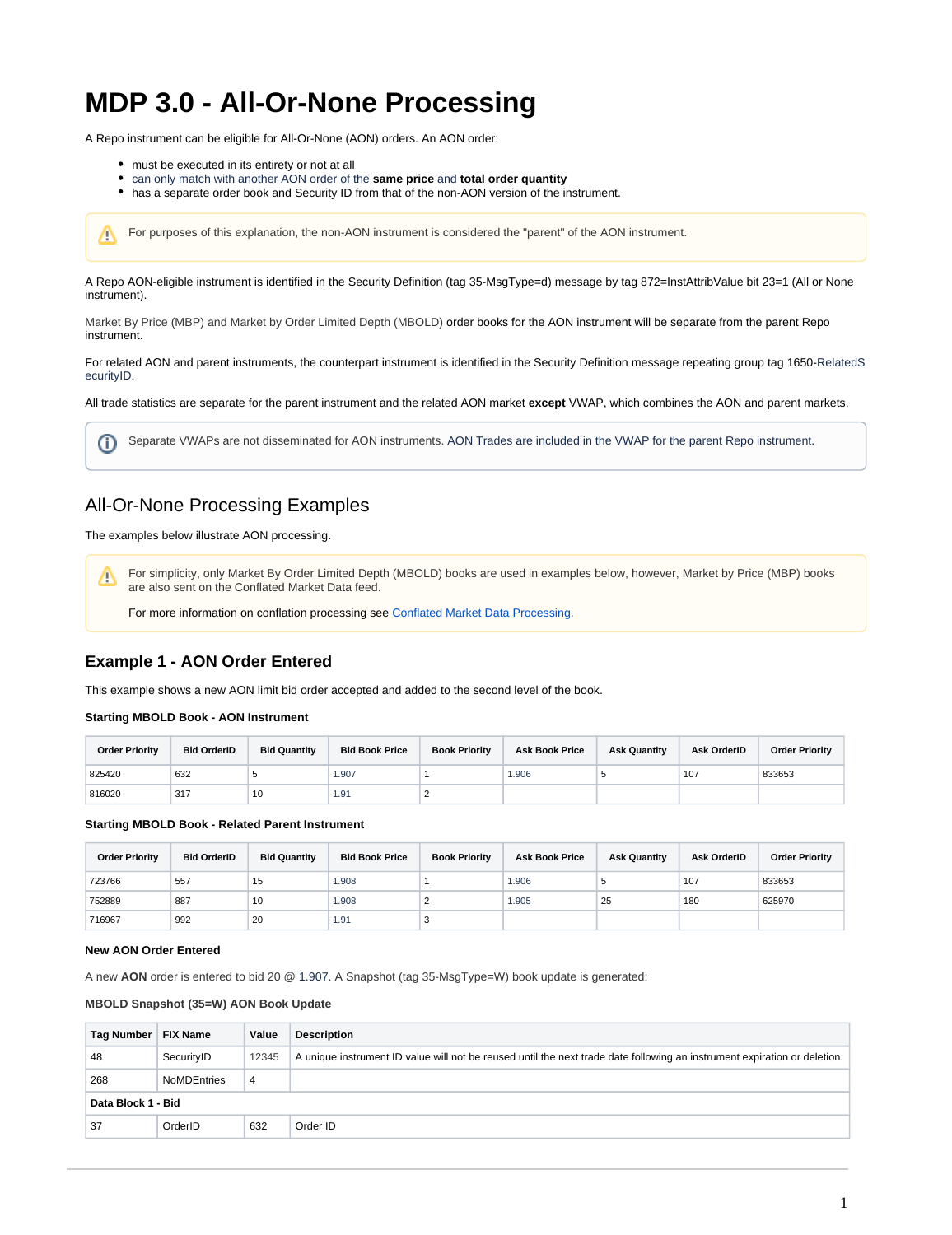| 37707              | <b>MDOrderPriority</b>           | 825420       | Order priority for execution on the order book |  |  |  |  |  |
|--------------------|----------------------------------|--------------|------------------------------------------------|--|--|--|--|--|
| 270                | <b>MDEntryPx</b>                 | 1.907        | Order price of the Market Data Entry           |  |  |  |  |  |
| 37706              | <b>MDDisplayQty</b>              | 5            | Visible Order Qty                              |  |  |  |  |  |
| 269                | MDEntryType                      | 0            | Bid - Market Data entry type                   |  |  |  |  |  |
| Data Block 2 - Ask |                                  |              |                                                |  |  |  |  |  |
| 37                 | OrderID                          | 107          | Order ID                                       |  |  |  |  |  |
| 37707              | <b>MDOrderPriority</b>           | 833653       | Order priority for execution on the order book |  |  |  |  |  |
| 270                | <b>MDEntryPx</b>                 | 1.906        | Order price of the Market Data Entry           |  |  |  |  |  |
| 37706              | <b>MDDisplayQty</b>              | 5            | Visible Order Qty                              |  |  |  |  |  |
| 269                | MDEntryType                      | $\mathbf{1}$ | Ask - Market Data entry type                   |  |  |  |  |  |
|                    | Data Block 3 - Bid (Newly Added) |              |                                                |  |  |  |  |  |
| 37                 | OrderID                          | 709          | Order ID                                       |  |  |  |  |  |
| 37707              | <b>MDOrderPriority</b>           | 895224       | Order priority for execution on the order book |  |  |  |  |  |
| 270                | <b>MDEntryPx</b>                 | 1.907        | Order price of the Market Data Entry           |  |  |  |  |  |
| 37706              | <b>MDDisplayQty</b>              | 20           | Visible Order Qty                              |  |  |  |  |  |
| 269                | MDEntryType                      | 0            | Bid - Market Data entry type                   |  |  |  |  |  |
| Data Block 4 - Bid |                                  |              |                                                |  |  |  |  |  |
| 37                 | OrderID                          | 317          | Order ID                                       |  |  |  |  |  |
| 37707              | <b>MDOrderPriority</b>           | 816020       | Order priority for execution on the order book |  |  |  |  |  |
| 270                | <b>MDEntryPx</b>                 | 1.91         | Order price of the Market Data Entry           |  |  |  |  |  |
| 37706              | <b>MDDisplayQty</b>              | 5            | Visible Order Qty                              |  |  |  |  |  |
| 269                | MDEntryType                      | 0            | Bid - Market Data entry type                   |  |  |  |  |  |

## **Resulting MBOLD Book - AON Instrument**

The AON book is updated with the new order.

| <b>Order Priority</b> | <b>Bid OrderID</b> | <b>Bid Quantity</b> | <b>Bid Book Price</b> | <b>Book Priority</b> | <b>Ask Book Price</b> | <b>Ask Quantity</b> | Ask OrderID | <b>Order Priority</b> |
|-----------------------|--------------------|---------------------|-----------------------|----------------------|-----------------------|---------------------|-------------|-----------------------|
| 825420                | 632                | ÷                   | 1.907                 |                      | 1.906                 | $\cdot$             | 107         | 833653                |
| 895224                | 709                | 20                  | 1.907                 |                      |                       |                     |             |                       |
| 816020                | 317                | 10                  | 1.91                  |                      |                       |                     |             |                       |

## **Resulting MBOLD Book - Related Parent Instrument**

The related instrument is **not** updated.

| <b>Order Priority</b> | <b>Bid OrderID</b> | <b>Bid Quantity</b> | <b>Bid Book Price</b> | <b>Book Priority</b> | <b>Ask Book Price</b> | <b>Ask Quantity</b> | Ask OrderID | <b>Order Priority</b> |
|-----------------------|--------------------|---------------------|-----------------------|----------------------|-----------------------|---------------------|-------------|-----------------------|
| 723766                | 557                | 15                  | 1.908                 |                      | 1.906                 | υ                   | 107         | 833653                |
| 752889                | 887                | 10                  | 1.908                 |                      | 1.905                 | 25                  | 180         | 625970                |
| 716967                | 992                | 20                  | 1.91                  | ر.                   |                       |                     |             |                       |

# **Example 2 - AON Trade**

This example shows a new AON limit ask order with a price of 1.907 and an order quantity of 15 that results in a trade. The AON aggressor order trades with the 2nd highest priority bid order due to the price **and** quantity matching.

#### **Starting MBOLD Book - AON Instrument**

The AON book is updated with the new order.

| <b>Order Priority</b> | <b>Bid OrderID</b> | <b>Bid Quantity</b> | <b>Bid Book Price</b> | <b>Book Priority</b> | <b>Ask Book Price</b> | <b>Ask Quantity</b> | Ask OrderID | <b>Order Priority</b> |
|-----------------------|--------------------|---------------------|-----------------------|----------------------|-----------------------|---------------------|-------------|-----------------------|
| 825420                | 632                |                     | 1.907                 |                      | 1.906                 |                     | 107         | 833653                |
| 895224                | 709                | 20                  | 1.907                 |                      |                       |                     |             |                       |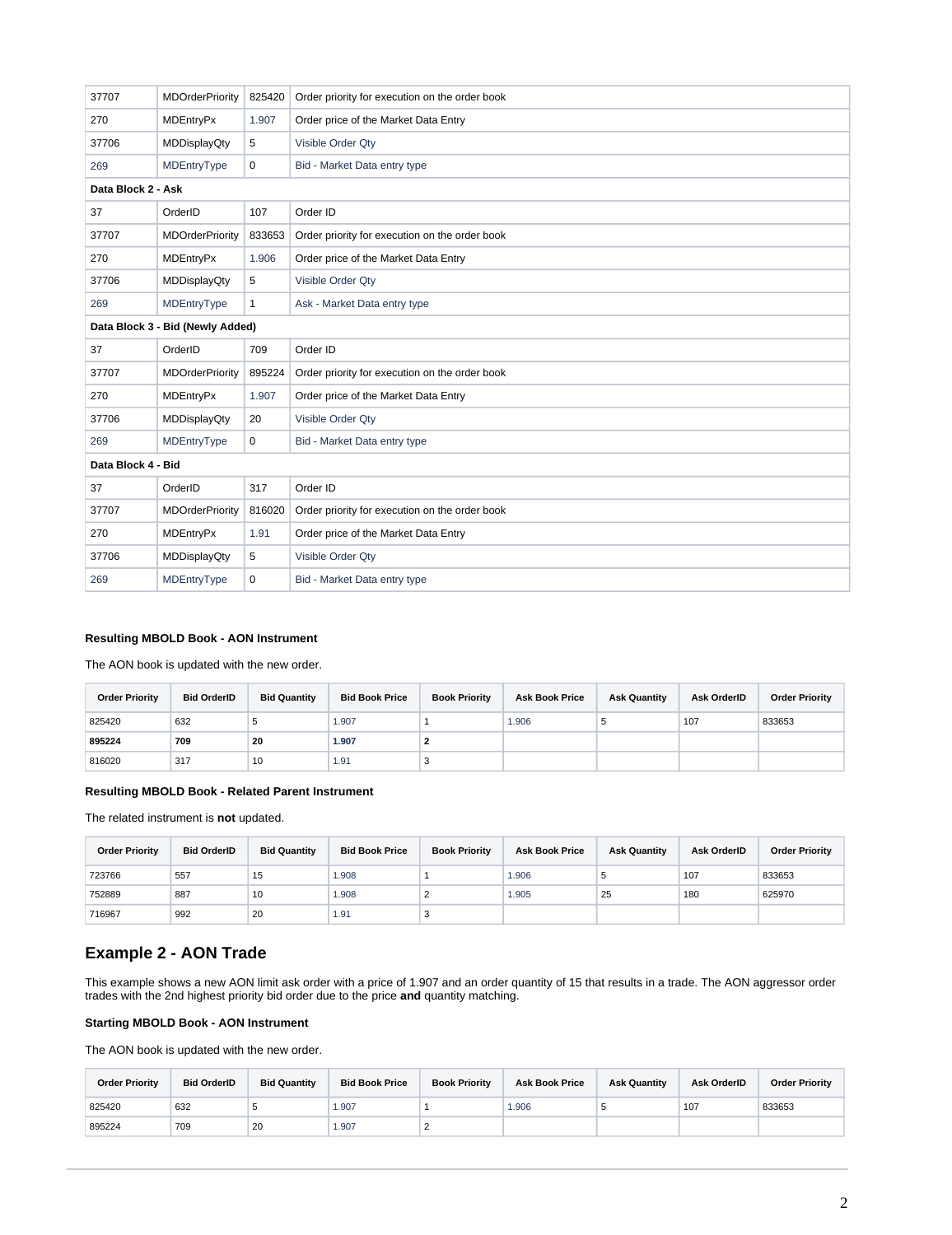| $\cdot$ $\cdot$<br>___<br>__ | 816020 | 317 |  | $\sim$ |  |  |  |  |  |
|------------------------------|--------|-----|--|--------|--|--|--|--|--|
|------------------------------|--------|-----|--|--------|--|--|--|--|--|

## **Starting MBOLD Book - Related Parent Instrument**

The related parent instrument is **not** updated.

| <b>Order Priority</b> | <b>Bid OrderID</b> | <b>Bid Quantity</b> | <b>Bid Book Price</b> | <b>Book Priority</b> | <b>Ask Book Price</b> | <b>Ask Quantity</b> | Ask OrderID | <b>Order Priority</b> |
|-----------------------|--------------------|---------------------|-----------------------|----------------------|-----------------------|---------------------|-------------|-----------------------|
| 723766                | 557                | 15                  | 1.908                 |                      | 1.906                 |                     | 107         | 833653                |
| 752889                | 887                | 10                  | 809.1                 |                      | 1.905                 | 25                  | 180         | 625970                |
| 716967                | 992                | 20                  | 1.91                  |                      |                       |                     |             |                       |

#### **New AON Order Entered**

A new **AON** order is entered to ask 20 @ 1.907. A Trade (35=X) and Snapshot (tag 35-MsgType=W) book update is generated:

## **AON Trade (35=X) Update**

| <b>Tag Number</b> | <b>Tag Name</b>  | Value       | <b>Description</b>                                                                                      |
|-------------------|------------------|-------------|---------------------------------------------------------------------------------------------------------|
| 279               | MDUpdateAction   | $\mathbf 0$ | $0 = new$ . Type of Market Data update action.                                                          |
| 269               | MDEntryType      | 2           | $2$ = trade. Type of Market Data entry.                                                                 |
| 48                | SecurityID       | 12345       | Unique instrument ID as qualified by the exchange.                                                      |
| 270               | <b>MDEntryPx</b> | 1.907       | Price of the Market Data Entry.                                                                         |
| 271               | MDEntrySize      | 20          | Aggregated trade quantity for the instrument at the price level represented by the Trade Summary entry. |
| 5797              | AggressorSide    | 2           | 0=No aggressor                                                                                          |
|                   |                  |             | $1 = Buy$                                                                                               |
|                   |                  |             | $2 =$ Sell                                                                                              |

## **MBOLD Snapshot (35=W) AON Book Update**

| <b>Tag Number</b>  | <b>FIX Name</b>        | Value          | <b>Description</b>                                                                                                        |  |  |
|--------------------|------------------------|----------------|---------------------------------------------------------------------------------------------------------------------------|--|--|
| 48                 | SecurityID             | 12345          | A unique instrument ID value will not be reused until the next trade date following an instrument expiration or deletion. |  |  |
| 268                | <b>NoMDEntries</b>     | $\overline{4}$ |                                                                                                                           |  |  |
| Data Block 1 - Bid |                        |                |                                                                                                                           |  |  |
| 37                 | OrderID                | 632            | Order ID                                                                                                                  |  |  |
| 37707              | <b>MDOrderPriority</b> | 825420         | Order priority for execution on the order book                                                                            |  |  |
| 270                | <b>MDEntryPx</b>       | 1.907          | Order price of the Market Data Entry                                                                                      |  |  |
| 37706              | <b>MDDisplayQty</b>    | 5              | Visible Order Qty                                                                                                         |  |  |
| 269                | MDEntryType            | $\mathbf 0$    | Bid - Market Data entry type                                                                                              |  |  |
| Data Block 2 - Ask |                        |                |                                                                                                                           |  |  |
| 37                 | OrderID                | 107            | Order ID                                                                                                                  |  |  |
| 37707              | <b>MDOrderPriority</b> | 833653         | Order priority for execution on the order book                                                                            |  |  |
| 270                | <b>MDEntryPx</b>       | 1.906          | Order price of the Market Data Entry                                                                                      |  |  |
| 37706              | <b>MDDisplayQty</b>    | 5              | Visible Order Qty                                                                                                         |  |  |
| 269                | MDEntryType            | $\mathbf{1}$   | Ask - Market Data entry type                                                                                              |  |  |
| Data Block 3 - Bid |                        |                |                                                                                                                           |  |  |
| 37                 | OrderID                | 317            | Order ID                                                                                                                  |  |  |
| 37707              | <b>MDOrderPriority</b> | 816020         | Order priority for execution on the order book                                                                            |  |  |
| 270                | <b>MDEntryPx</b>       | 1.91           | Order price of the Market Data Entry                                                                                      |  |  |
| 37706              | <b>MDDisplayQty</b>    | 5              | Visible Order Qty                                                                                                         |  |  |
| 269                | MDEntryType            | $\mathbf 0$    | Bid - Market Data entry type                                                                                              |  |  |

#### **Resulting MBOLD Book - AON Instrument**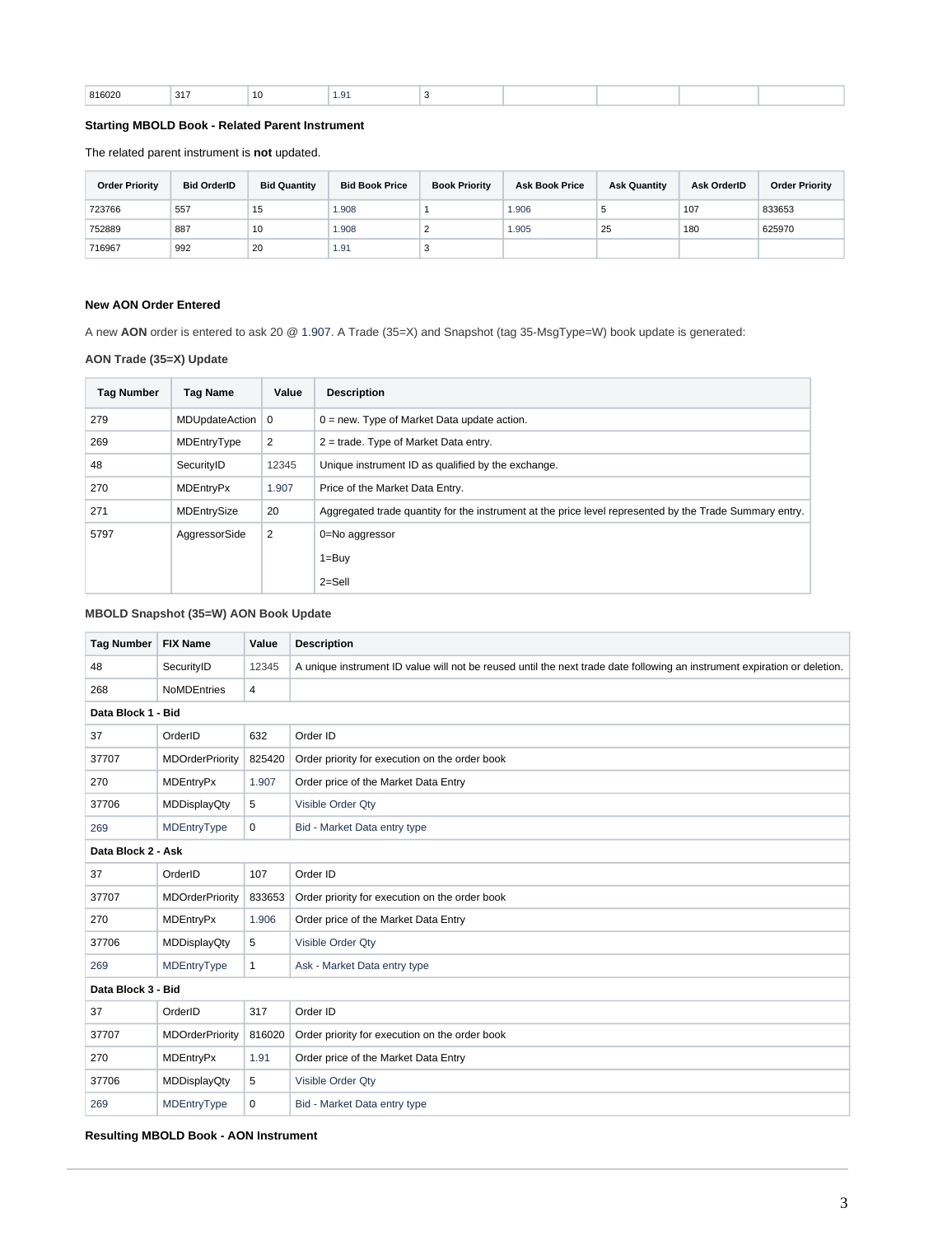The AON book is updated with bid Order ID 709 removed.

| <b>Order Priority</b> | <b>Bid OrderID</b> | <b>Bid Quantity</b> | <b>Bid Book Price</b> | <b>Book Priority</b> | <b>Ask Book Price</b> | <b>Ask Quantity</b> | <b>Ask OrderID</b> | <b>Order Priority</b> |
|-----------------------|--------------------|---------------------|-----------------------|----------------------|-----------------------|---------------------|--------------------|-----------------------|
| 825420                | 632                |                     | 1.907                 |                      | 1.906                 |                     | 107                | 833653                |
| 816020                | 317                | 10                  | 1.91                  |                      |                       |                     |                    |                       |

#### **Resulting MBOLD Book - Related Parent Instrument**

The related parent instrument is **not** updated.

| <b>Order Priority</b> | <b>Bid OrderID</b> | <b>Bid Quantity</b> | <b>Bid Book Price</b> | <b>Book Priority</b> | <b>Ask Book Price</b> | <b>Ask Quantity</b> | Ask OrderID | <b>Order Priority</b> |
|-----------------------|--------------------|---------------------|-----------------------|----------------------|-----------------------|---------------------|-------------|-----------------------|
| 723766                | 557                | 15                  | 101                   |                      | 102                   |                     | 107         | 833653                |
| 752889                | 887                | 10                  | 101                   |                      | 103                   | 25                  | 180         | 625970                |
| 716967                | 992                | 20                  | 100                   | ◡                    |                       |                     |             |                       |

# **Example 3 - AON Locked Book**

This example shows a new AON limit ask order with a price of 1.907 and an order quantity of 15 that results in the book becoming locked due to the top bid and ask prices matching. The AON limit ask order does not match due no corresponding price and quantity of 15 @ 1.907 on the bid side.

#### **Starting MBOLD Book - AON Instrument**

The AON book is updated with the new order.

| <b>Order Priority</b> | <b>Bid OrderID</b> | <b>Bid Quantity</b> | <b>Bid Book Price</b> | <b>Book Priority</b> | <b>Ask Book Price</b> | <b>Ask Quantity</b> | Ask OrderID | <b>Order Priority</b> |
|-----------------------|--------------------|---------------------|-----------------------|----------------------|-----------------------|---------------------|-------------|-----------------------|
| 825420                | 632                |                     | 1.907                 |                      | 1.906                 |                     | 107         | 833653                |
| 923487                | 1021               | 10                  | 1.907                 |                      |                       |                     |             |                       |
| 895224                | 709                | 15                  | 1.908                 |                      |                       |                     |             |                       |

#### **Starting MBOLD Book - Related Parent Instrument**

The related parent instrument is **not** updated.

| <b>Order Priority</b> | <b>Bid OrderID</b> | <b>Bid Quantity</b> | <b>Bid Book Price</b> | <b>Book Priority</b> | <b>Ask Book Price</b> | <b>Ask Quantity</b> | Ask OrderID | <b>Order Priority</b> |
|-----------------------|--------------------|---------------------|-----------------------|----------------------|-----------------------|---------------------|-------------|-----------------------|
| 723766                | 557                | 15                  | 1.908                 |                      | 1.906                 |                     | 107         | 833653                |
| 752889                | 887                | 10                  | 1.908                 |                      | 1.905                 | 25                  | 180         | 625970                |
| 716967                | 992                | 20                  | 1.91                  | $\sim$               |                       |                     |             |                       |

#### **New AON Order Entered**

A new **AON** order is entered to ask 15 @ 1.907. A Snapshot (tag 35-MsgType=W) book update is generated:

#### **MBOLD Snapshot (35=W) AON Book Update**

| <b>Tag Number</b> | <b>FIX Name</b>                 | Value          | <b>Description</b>                                                                                                        |  |  |  |  |  |  |
|-------------------|---------------------------------|----------------|---------------------------------------------------------------------------------------------------------------------------|--|--|--|--|--|--|
| 48                | SecurityID                      | 12345          | A unique instrument ID value will not be reused until the next trade date following an instrument expiration or deletion. |  |  |  |  |  |  |
| 268               | <b>NoMDEntries</b>              | $\overline{4}$ |                                                                                                                           |  |  |  |  |  |  |
|                   | Data Block 1 - Bid              |                |                                                                                                                           |  |  |  |  |  |  |
| 37                | OrderID                         | 632            | Order ID                                                                                                                  |  |  |  |  |  |  |
| 37707             | <b>MDOrderPriority</b>          | 825420         | Order priority for execution on the order book                                                                            |  |  |  |  |  |  |
| 270               | <b>MDEntryPx</b>                | 1.907          | Order price of the Market Data Entry                                                                                      |  |  |  |  |  |  |
| 37706             | MDDisplayQty                    | 5              | Visible Order Qty                                                                                                         |  |  |  |  |  |  |
| 269               | MDEntryType                     | $\mathbf 0$    | Bid - Market Data entry type                                                                                              |  |  |  |  |  |  |
|                   | Data Block 2 - Ask (New Update) |                |                                                                                                                           |  |  |  |  |  |  |
| 37                | OrderID                         | 953            | Order ID                                                                                                                  |  |  |  |  |  |  |
| 37707             | <b>MDOrderPriority</b>          | 900540         | Order priority for execution on the order book                                                                            |  |  |  |  |  |  |
| 270               | <b>MDEntryPx</b>                | 1.907          | Order price of the Market Data Entry                                                                                      |  |  |  |  |  |  |